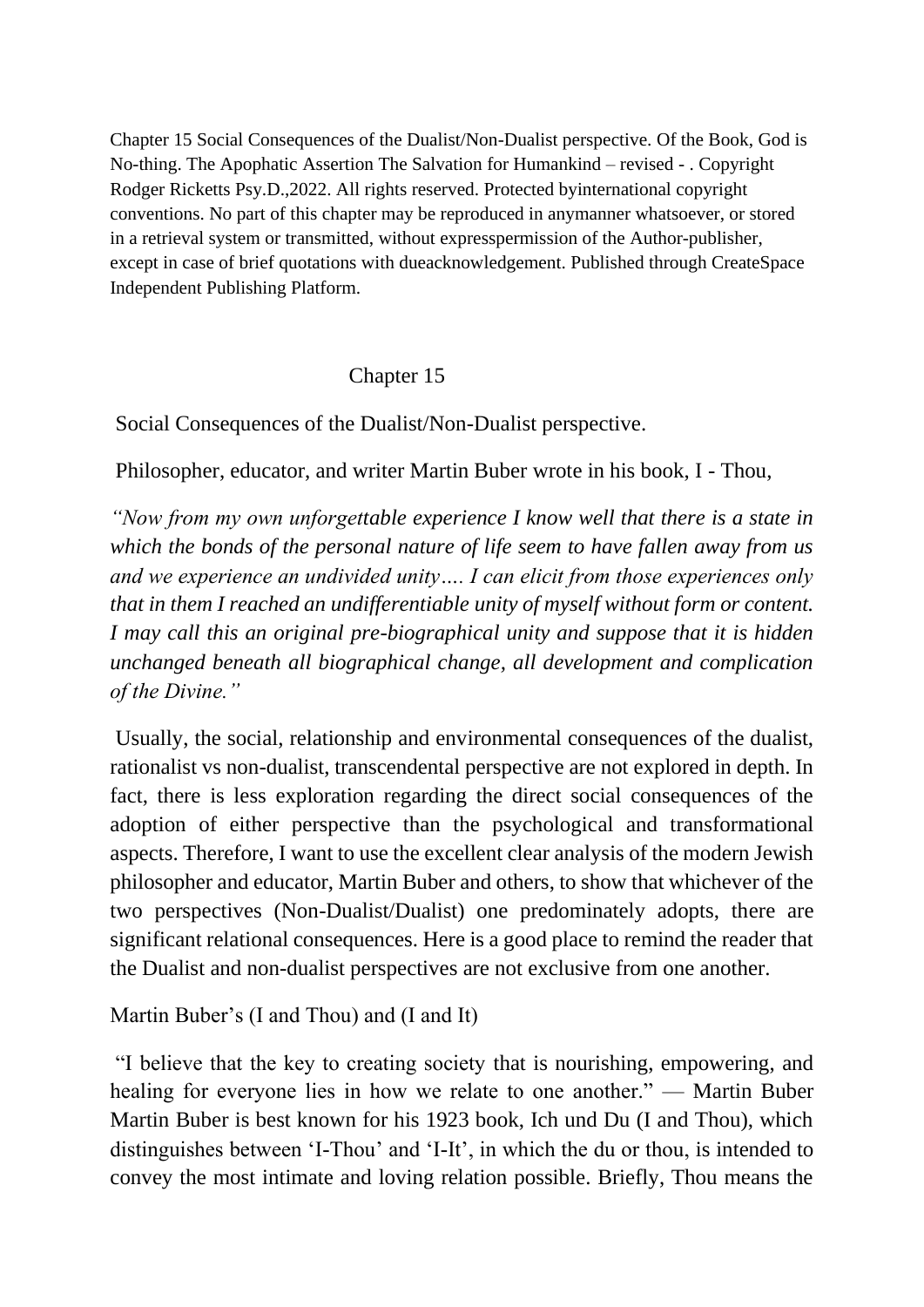you in an intimate subject to-subject relationship, while 'I-It' is a relationship of subject-to-object modes of existence. 'I' is not a solitary concept that stands alone, unconnected; 'I' is always in relation to 'It' or 'Thou.' This relation indicates the two basic ways in which we relate to the world. The 'I' in the I-Thou relationship is 'betweenness,' empathetic and exploratory. While, when relating in an 'It' relation, one inspects 'It' from many possible perspectives; one categorizes it, analyzes it, judges it, and decides upon its 'value'. In I-It-experiences, expectations are primary determinants of approach. In the I-It relationship, the subjects are depersonalized, autonomous, isolated, and psychologically separated from a world which consists of things and objects. The 'I-It' relation is dominated by categories of dualism, like friend/enemy, good/bad, mind/body,winner/loser and focuses on universal definitions. According to Buber, most human beings solely adopt the I-It dualistic perspective.

While in the I-Thou relationship, human beings are aware of each other through an immanent unity of Being that is permanently pervading and sustaining the universe.When that happens, we understand and empathically feel that everything is inter-being, interconnected, and all living Beings are a Family of the Universe and divine existence is manifested in the material world. Born from the realm of pure experience, Being is not an ontological category, but in the ordinary world of phenomena experienced directly, with no intervening conceptualization.

Karlfried Durckheim wrote in his book, Daily Life as Spiritual Exercise, (1971), similar insights regarding the I-Thou relationship. He wrote that there is a vital Person who is met in another as a Thou or experienced within us as an I. When we meet an other as a Thou, we are able to know them in their existential relationship to the world and to life and only then does someone as Person appear. With our direct participation in their life, it is then possible to see them as an element in a system of interrelated parts. Only when they are present to us as a Thou can we feel and sense them in their personal, human existence, where they, like ourselves are striving for happiness, meaning and fulfilment. When this happens, we recognize in them a sibling who is on their way as a person.

The Buddha also taught, what is now clear through scientific investigation, that humans and the environment are deeply enmeshed and co-interacting and codependent on each other. This is one existence, and every action by all living and nonliving forces interact with and alter the continuously changing realitysome more than others. Therefore, once we comprehend and apply the truths that the Buddha and Buber and others had discovered and are now explicated in more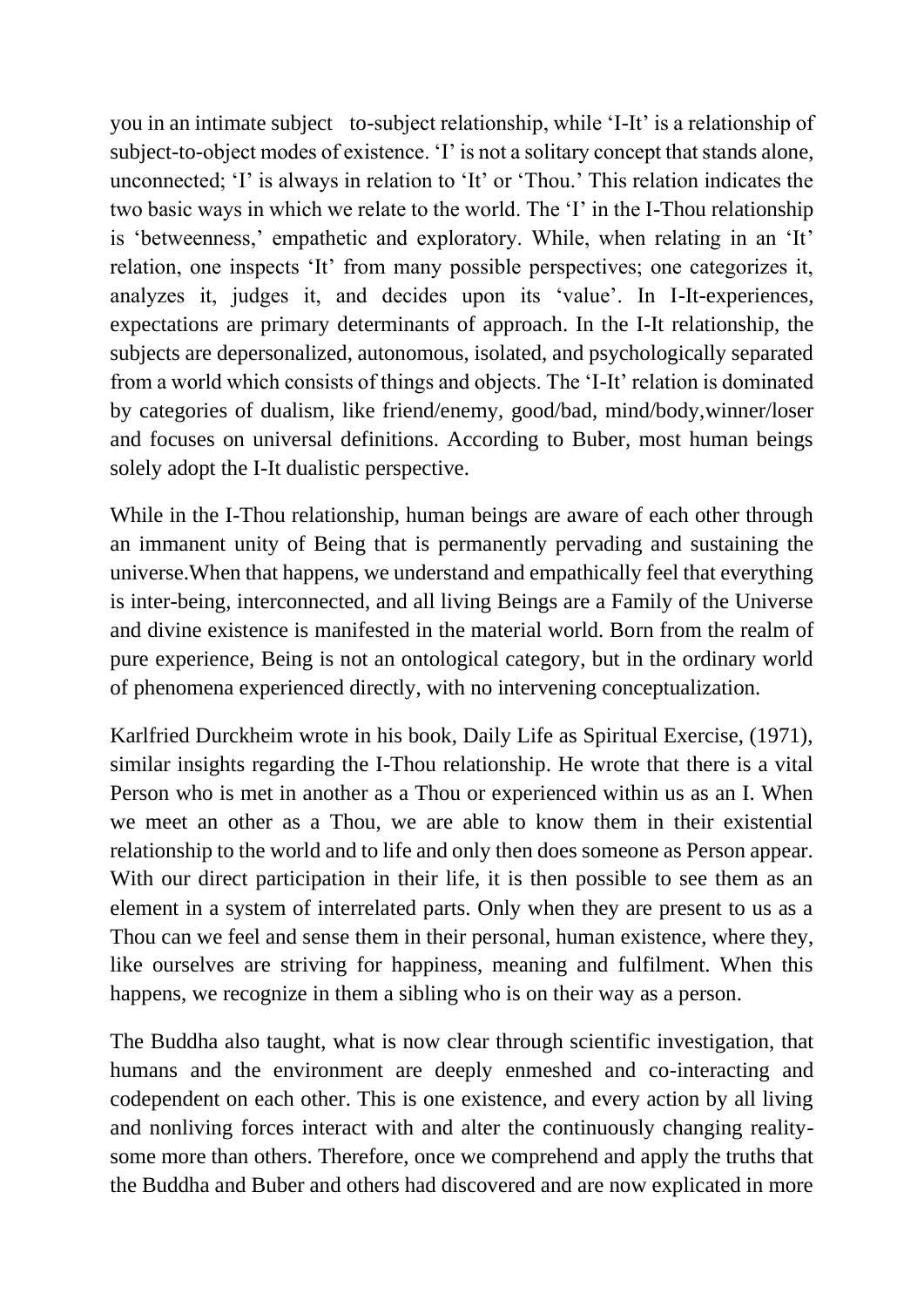modern terminology and description, there is a real possibility for a heaven on Earth without the distraction of seeking supernatural intervention. Heaven on Earth can briefly be described as a world of sentient beings thriving through wisdom and empathy, and compassion.

# Alienation

The I-It is a relationship of separateness, detachment and ultimately alienation created by the exclusive dualistic subject/object dichotomy. Identifications appear by comparing and setting themselves apart from others. So long as you have/are yourself as only a discrete object, your experience of self and others is as a thing among things. Once a subject, in the subject/object dyad, is analyzed as an object, the subject becomes an object or an It. When both objects and people are analyzed and dissected (I-It) and judged by the opinionated capacities and 'value', they become a means to an end. The I is experienced as isolated from the It, resulting in alienation or estrangement.

In his book, Hara: The Vital Center of Man, Karfried Durkheim expands on what he calls the malformations of the I. When the I is 'rigidified' or set too autonomous/separate, all its actions and transactions are conditioned by fixed ideas (biases) about what is or ought to be. The I must always catalogue, classify, correct, and try to make things better or perfect for itself. It relies on itself alone. In social relationships the rigidified I is egotistical and egocentric. It finds it difficult to empathize with others because it is always revolving around itself. The rigid I is always afraid of change and losing itself in yielding. All the original, normal life-impulses and instincts are converted into goals of the virtual world of an egotistically driven will creating a special artificial system of tension and angst. The Mind/Body is constantly disturbed with, for example, egotist suppositions and biases, obsessions with certain desires, by fears and doubts, unable to let go of anger, resentments, or compulsions, and an I held fast by fixations for perfection. In the end, while a person may realize that their tensions are caused by nothing more than their I and its tightly entwinned encapsulation or ego-shell, they also desire to relax, unfolded and be one with others, and life. But tragically, they do not know how rid themselves of their personal alienation and remains fixated cutting themself off from their own creative powers and the fullness and unifying strength of Life or Being.

To view the world as an 'objective reality' separated from one's consciousness and the universal Being is a form of alienation. The state or experience of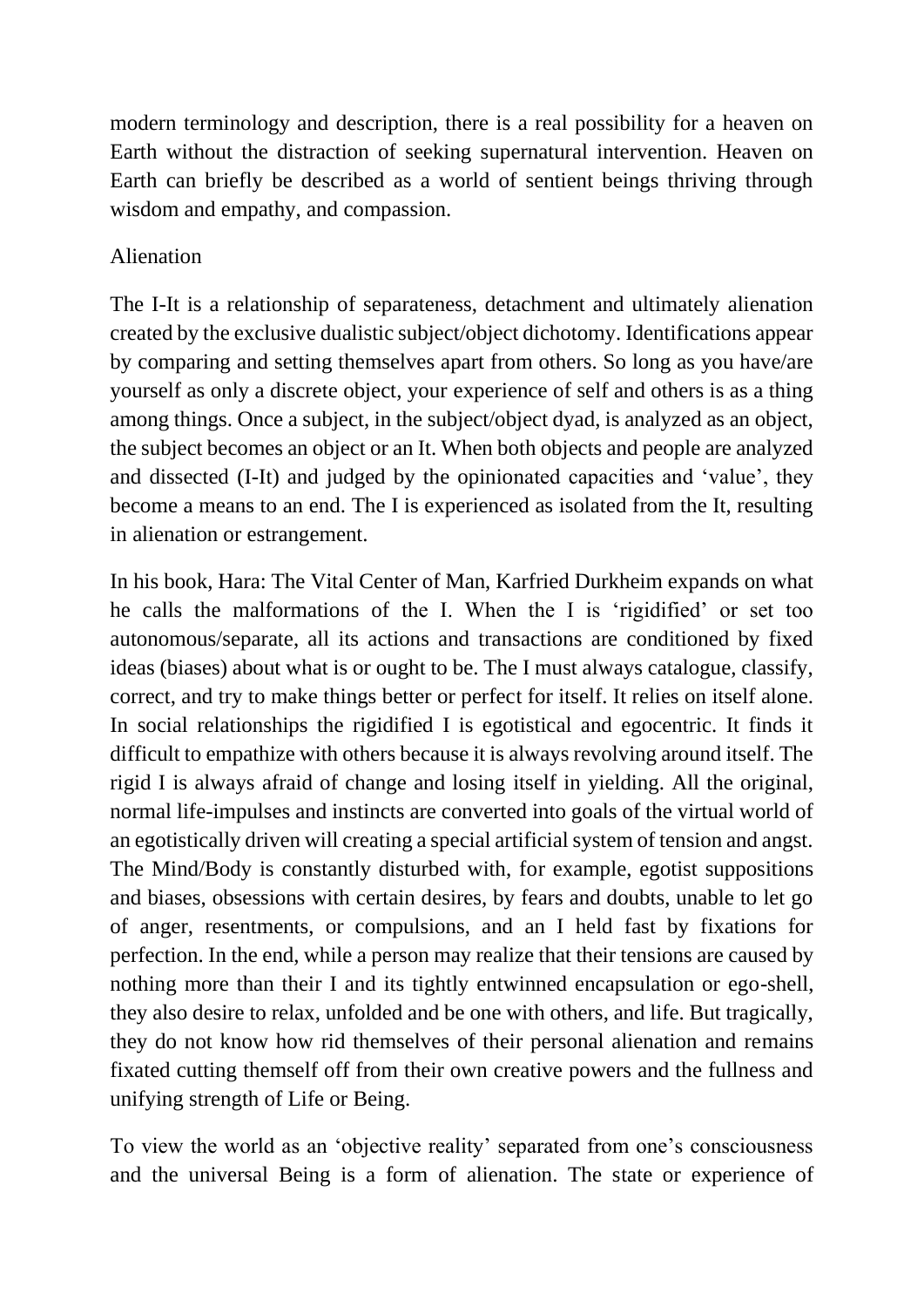alienation includes isolation, depersonalization in which the self seems unreal, estrangement, separation, and severance. Alienation is the state of being as an outsider or the feeling of being isolated, as from others or the original Being. This experience is expressed poetically by Simon and Garfunkel; *"I am a rock, I am an island, I've built walls, A fortress deep and mighty, that none may penetrate."* Alienation is the process whereby people become foreign to Being of which they exist/reside in. This is the dominant alienation in modern society. This alienation is described in the book, Ishmael, by Daniel Quinn. *'The Takers are a profoundly lonely people. The world for them is enemy territory, and they live in it like an army of occupation, alienated and isolated by their (delusional)extraordinary specialness.'* 

The principle of alienation is found in all the great religions, namely, the idea that people in the past have known the non-dualistic Absolute and lived in serenity and harmony. But with the development and rise of the 'I' analytical, linguistic world, there was a rupture which left people feeling like strangers to each other and in the world. Also, there has often been the vision that at some time in the future, this alienation will be overcome, and humanity will again live in harmony with itself and Nature.

The I–It is the mode of experience in which we engage the world as a detached, without true connection, object. It is based upon the axioms of logical empiricism/positivism: objectivity, determinism, abstractive contemplation, and a utilitarian approach to the other. This is the method of the rational investigation of truths and principles of science and philosophy, through which we come to understand things abstractly and intellectually, eventually solely for our egocentric use. Buber claimed that modern Western culture believes that this dualistic mode is the fundamental way for human beings to participate with the world. Therefore, other perspectives, which are vital to our authentic and awakened spiritual existence, are dismissed and even vilified.

 As Professor L.K. Tong expressed this: *"And so you opted for the substantialist's art of self-making, Cutting off all umbilical cords to the Mother of Field-Being. You first dignify yourself in the kingly robes of an independent entity, enthroning yourself in the lonely kingdom of ego-substance. Then with the projective magic of your subjective substantiality, you objectify everything on your way to Godlike rigidity. And with the pointing of the substantializing wand, a bond was broken; a shade of mutuality has withered and waned. Now everything becomes merely external and separate from everything else. External is your*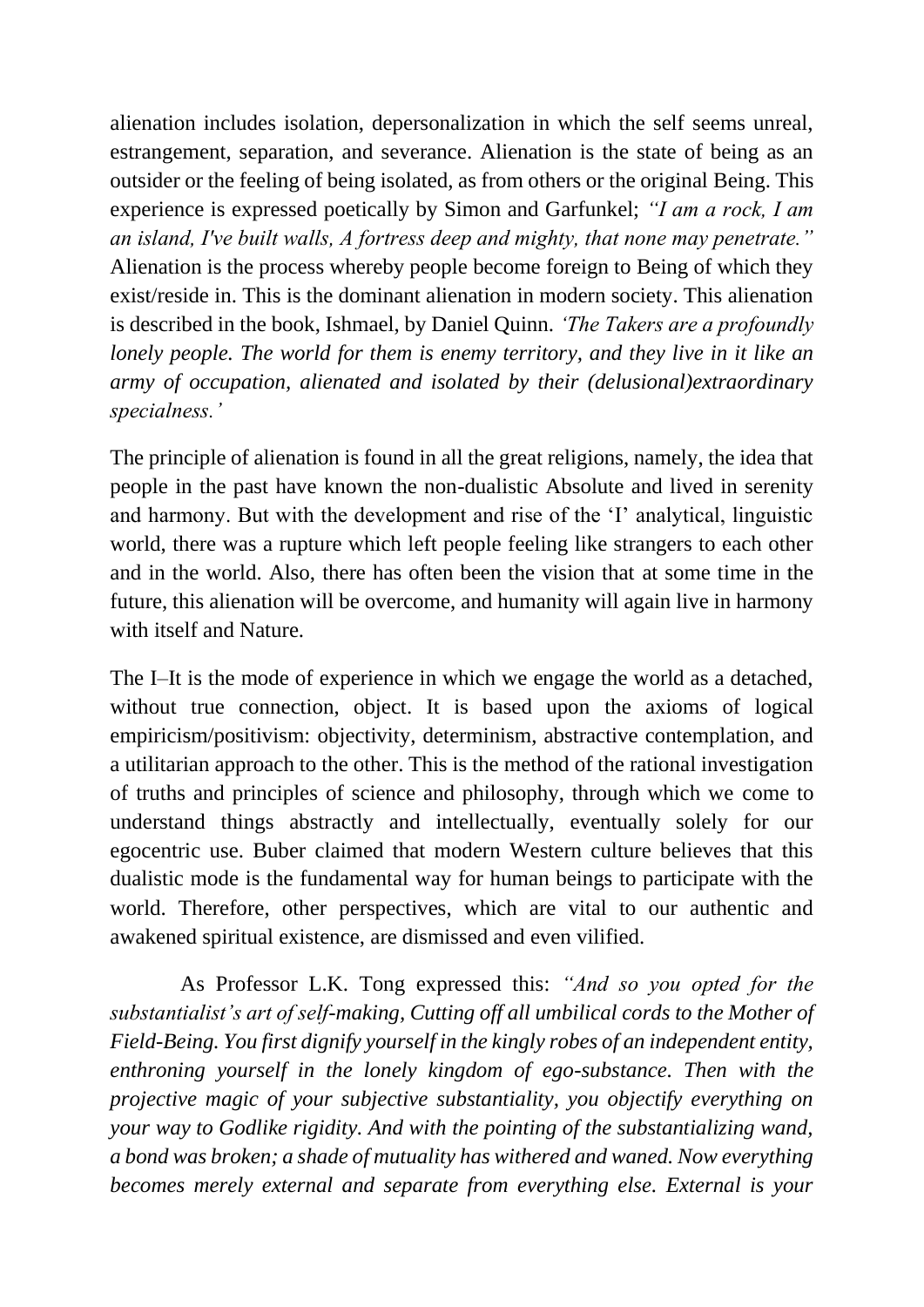*objective world, your objectified God, and your objectified self. Anything you cannot safely possess and control you relegate to the dark side of the Other, the Hell, the objective pole, and condemned it as an illusion, unreal, ugly, or evil. Oh, in carrying your Godlike rigidity to all eternity (as if you were in fact rigidly eternal), you, a virtuoso in dualization, have created the most unhappy situation."* 

While I-It is relevant and applicable on the personal, and interpersonal levels, another hinderance is its overwhelming predominance in modern technocratic society, with its basis on the principles of logical empiricism/positivism. It is a mechanistic model viewing the Universe and all its forms as a machine, and the rational and empirical is operational in all areas of study with the grand vision of Humans gaining mastery over everything including themselves. In the end, it creates a state or dysfunctional experience of alienated and estrangement.

# Social Relationships

In social relationships, the alienated I-It individual is primarily egotistic, greedy, and selfish and finds it problematic to empathize and as the saying goes, 'to put oneself in another's shoes.' They find it worrisome to be accessible and receptive because they are eremitic and insulated orientated. Every success cannot satisfy their craving for indisputable success. They rigidly think in or act in an egocentric manner of accepting only what pleases them and tenaciously maintain their likes and dislikes. Their personality stagnates by not maturing or consciously evolving and from not expressing their own creative capacities. Therefore, encapsulated, they never come to know the opportunity and satisfaction of interconnections and empathy with the world.

Rigidity of the ego 'shell' is one of the afflictions of the solitary 'I', and integration with the inner refuge of peace, serenity and nothingness is absent. The self, therefore, remains preoccupied with maintaining, by means of the organization of rigid structures or schemas, its secure position in the historical world. Through their filtering biases, a person believes they perceive the world 'the way it really is', rationally and logically according to their personal schemata. If a success is created, the egotistical person attributes it only to their own efforts, which only strengthens and heightens the wall separating them from the realization of their interconnectedness with all. The imagined self, preoccupied in establishing and classifying facts, constantly acts to satisfy its worldly cravings. With these fixed points of view, the world is clearly divided into a dualism of selfworld/otherworld, subject/object, etc. While a person needs to be skillful to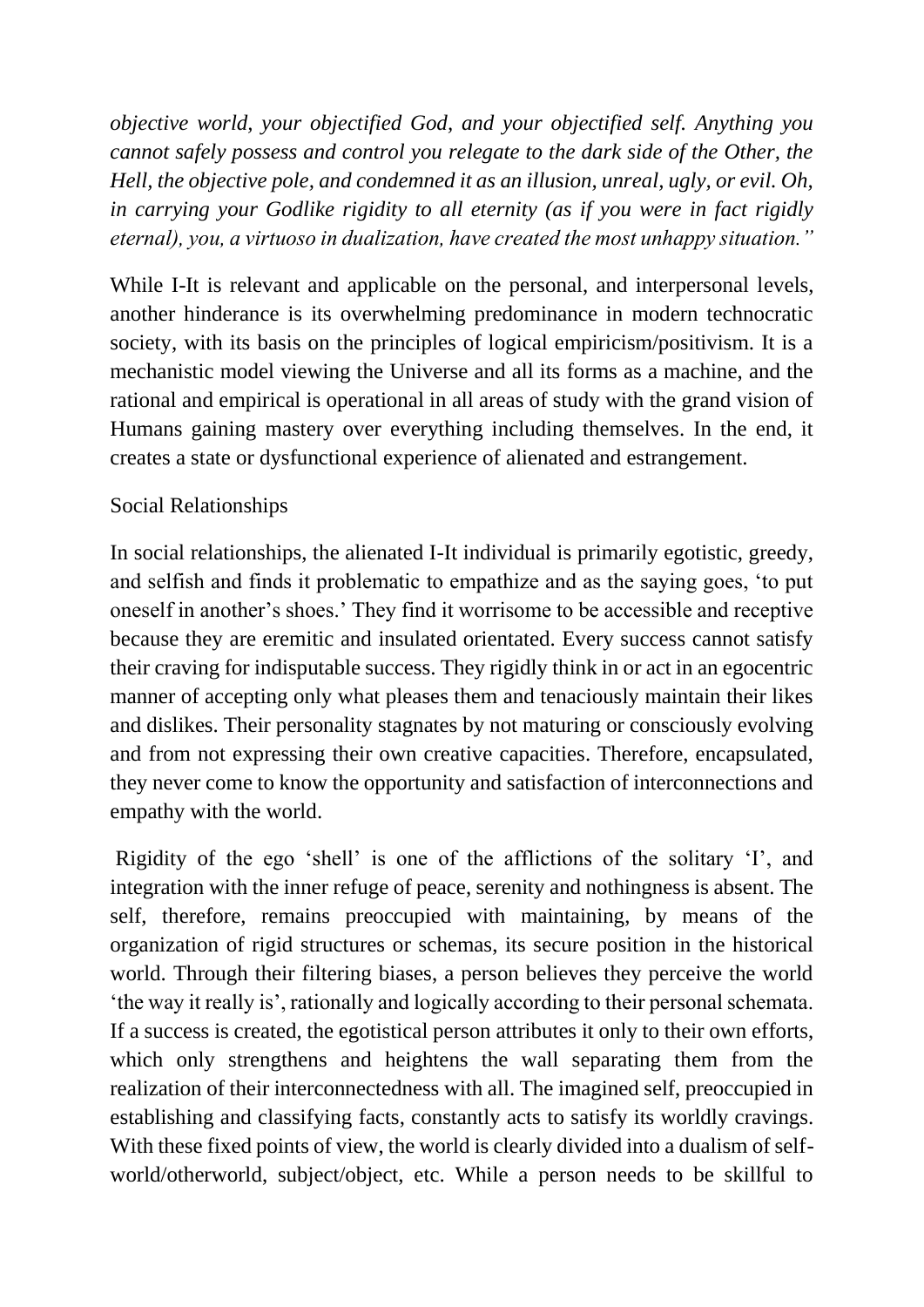manage the world wisely, the predominance of the egocentric perspective, with its claims of supremacy, distorts not only a person's personal and social status but any possible spiritual connection with existence, in which there is an apperception of oneness and inter-being to be realized with experience, insight and practice. Or author Charlene Spretnak has written, *"The boundary between ourselves and other people and between ourselves and Nature, is illusion. Oneness is reality."*

The egotistic life constantly seeks to thrill itself in the available ways of the sensual materialistic life. The intensity of cravings varies, but the feedback loop is continuous and based on the subject/object duality. This exaggerated ignorance based on dualism creates foolishness, suffering, and unhappiness. At the root of why many people seek temporary, even harmful relief in many destructive ways is a clear example of spiritual ignorance, and hence suffering, i.e., alienation from life. Egocentric ignorance creates suffering for self, others, and the Gaia.

### Modern Society

Buber believed that with modern technological society increasingly supporting the I-It doctrine, the possible loving relationship between individuals and nature, between other sentient beings, understanding their identity within the Divine in an Apophatic sense has become increasingly more obscure and incomprehensible. As philosopher Jacques Derrida wrote regarding modern society's increased depersonalization, *"Face-to- face relationships, communities of direct caretaking, control, and ownership of one's own labor power, all these are giving way more and more to relations mediated by cell phone, digicam, digital communications replacing the immediacy of speech."* Instead, Buber wanted to revive the link between the individual with all levels of existence. To do that, he considered it necessary to unveil the impediments that hamper a person's capacity to see and understand the No-thingness. As a result of the modern trend, it continues to become more difficult to develop an appreciation of an immanent, universal being. The problem is rooted in the supposition of the primacy of the dualistic subject-object relation. Buber believed that there had been a dramatic shift from relation to separation, creating a growing crisis of alienation in 'modern' society. He believed that the relationship between individuals and society and creation continues to become increasingly that of I-It.

ECOLOGY and the I -THOU Relationship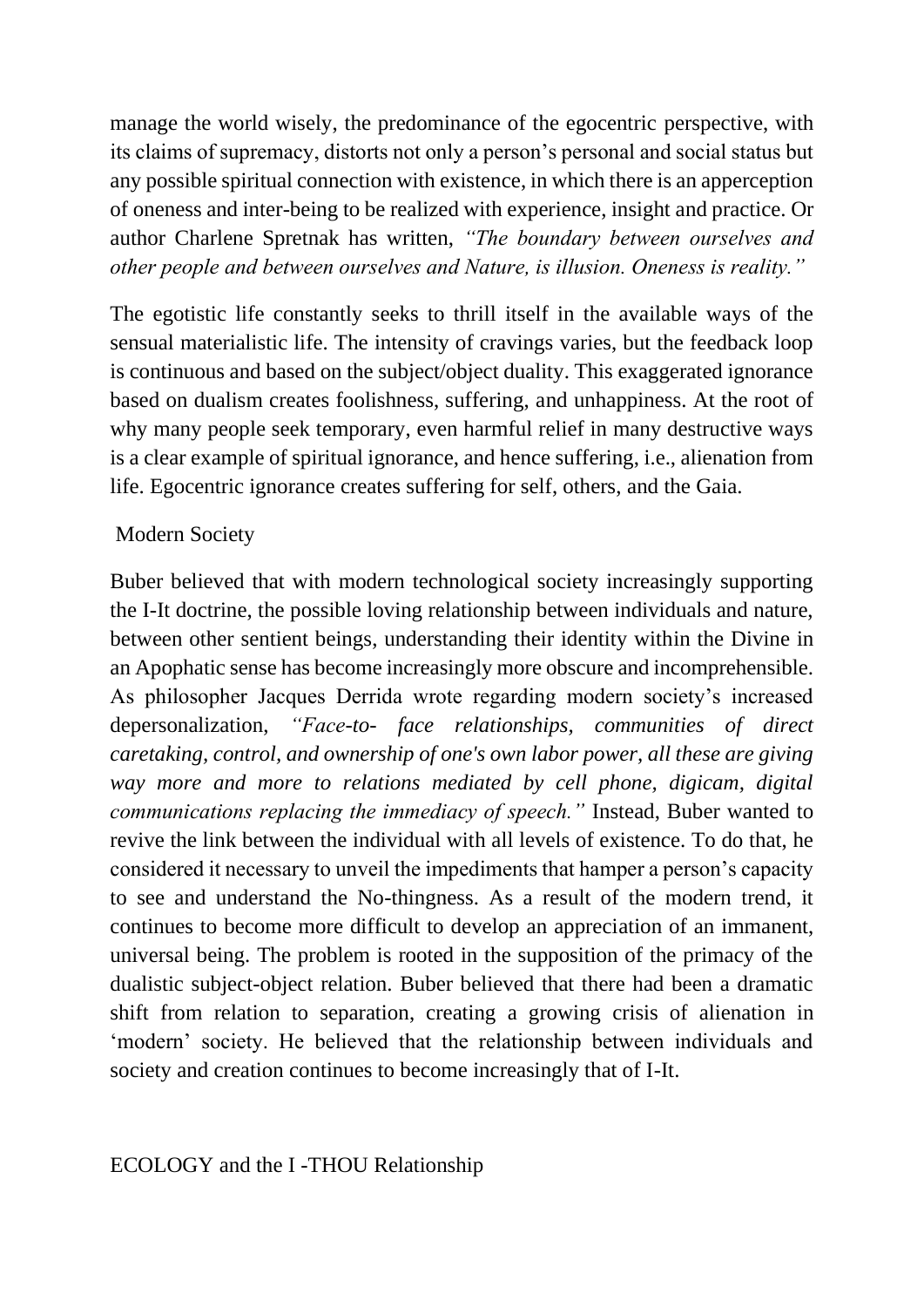The book I and Thou is well recognized as providing an enlightened perspective on the study of identity and social relations. However, on another level, the book was based on Buber's Awakening to humanity's place in the Universe in relation to the Divine and Life. Buber, as all Apophatic teachers, explains humanity's interdependence and the intrinsic reciprocal aspects embedded within all relationships. Buber's conception of the world is that all is interconnected, dependently co-originated and holistically integrated. He challenges the Cataphatic conventional theological perspective that separates humanity and existence or the Divine.

As we have seen, a key premise of Buber and other apotheotic teachers is that there are two basic ways we can understand ourselves in relation to existence. First, using Buber's word of I-It, an individual has a view of an 'other,' be it object or person, as a different and quantifiable entity. Whether the subject in question is inanimate or a living being, the perception has an implied objectification. This that allows the mind to make convenient generalizations. These are necessary operations of our daily existence, classifications, and equations. The second perspective is Buber's I-Thou or mystical one. From this perspective, one acknowledges the transcendence of the fundamental distinction between oneself and a 'other' and it is replaced by a relational reality.

One's life as a person standing in relation and intimacy to existence is acknowledged. In talking about a tree, Buber demonstrates the two ways of thinking*: "I consider a tree. I can look on it as a picture: stiff column in a shock of light, or splash of green shot with the delicate blue and silver of the background. I can perceive it as movement: flowing veins on clinging, pressing pith, suck of the roots, breathing of the leaves, ceaseless commerce with earth and air—and the obscure growth itself. I can classify it in a species and study it as a type in its structure and mode of life. I can subdue its actual presence and form so sternly that I recognize it only as an expression of law… I can dissipate it and perpetuate it in number, in pure numerical relation. In all this the tree remains my object, occupies space and time, and has its nature and constitution. It can, however, also come about, if I have both will and grace, that in considering the tree I become bound up in relation to it. The tree is now no longer It… It is not necessary for me to give up any of the ways in which I consider the tree... Rather it is everything, picture and movement, species and type, law, and number, indivisibly united in the event."*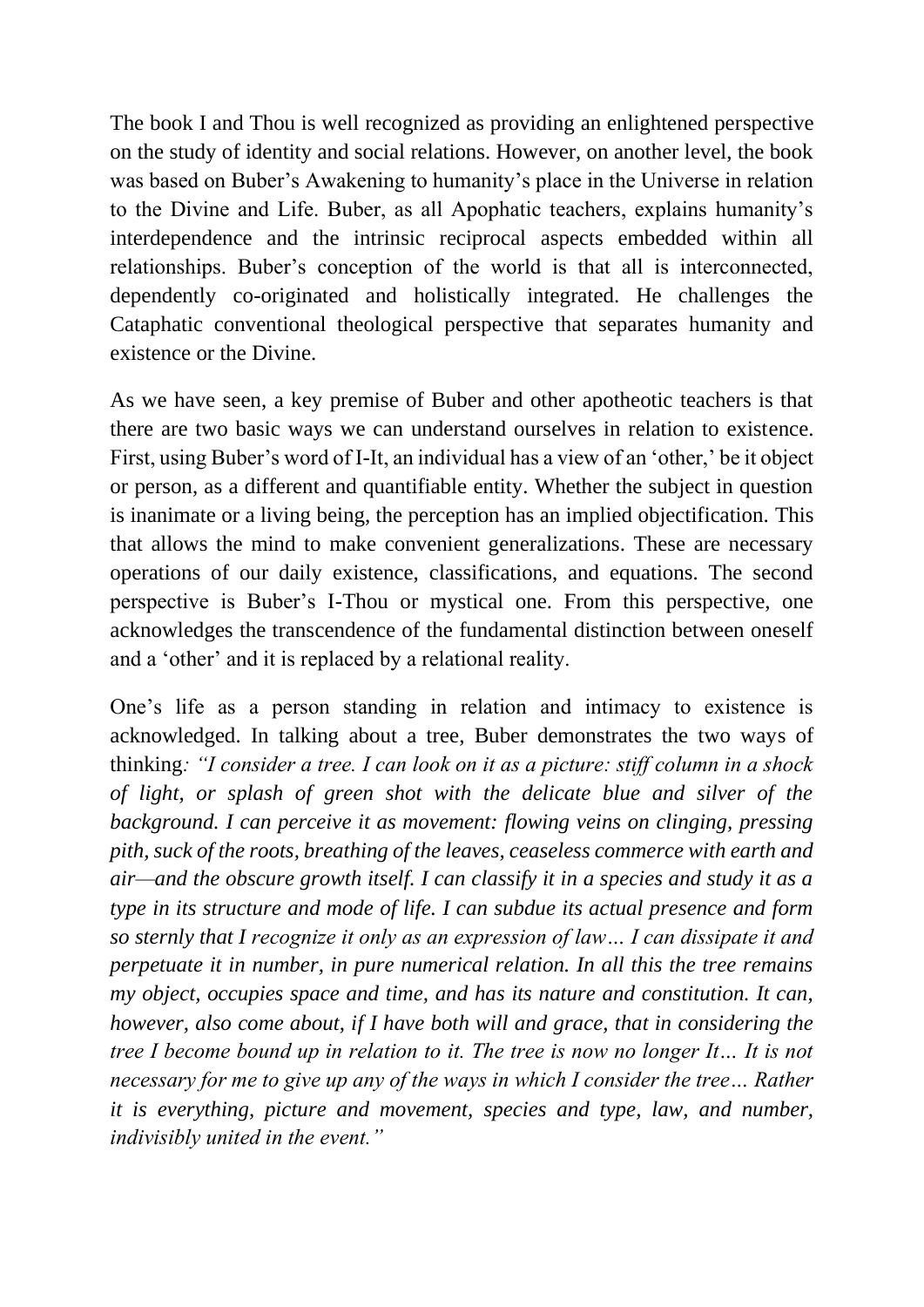Buber shows that he can choose to see the tree as a measurable and discrete It, or relate to the tree as a Thou, thus acknowledging their boundless ability to affect everything. His enlightened awareness of a tree interconnected and shared immanent relationship with all confers this possibility. From within this, we can understand how each affect another.

There are three main perspectives in modern Ecology: Anthropocentrism considers humans to be the most important thing in the Universe/Earth (I-It). From a more I-Thou view, there are biocentrism and ecocentrism. Biocentrism considers all living beings have inherent value and ecocentrism considers the broader value of the ecosystems which have both living and nonliving components. Ecocentrism is the belief that ecosystems, including all things (living and nonliving), have inherent value regardless of their perceived usefulness or importance to human beings. Therefore, ecocentrism recognizes a nature centered system of values. For example, a policy to protect Yellowstone Park wolves and limit hunting would probably be described as biocentric, while a policy designed to protect Yellowstone wilderness (thereby also protecting the wolves) would probably be described as ecocentric. Both empathize the interconnectedness of everything. As naturalist Aldo Leopold's statement indicates, *"A thing is right when it tends to preserve the integrity, stability, and beauty of the biotic community. It is wrong when it tends to be otherwise."* Also, anthropologist Jane Goodall believes that *"Every life is precious regardless of what you think of it. Unless we develop respect for every life form, we will end up killing most of our ecosystem. We are all interdependent and destroying nature is the equivalent of killing our own selves."*

Another Apophatic teacher, The Buddha, gives primary importance to the spiritual framework of relational interdependence through the principle of dependent origination. This view of the Universe and human beings undergirds an imperative for people to realize the interdependent nature of their existence and the interconnection among all things. Two principal Truths that the Buddha taught were Anatta and Dependent Origination: Nothing lives on its own, all are interdependent. We are alive not only due to our parents, air, food, and water, but the entire ecosystem (ultimately the Earth) we live in. Dependent Origination recognizes that everything, including the psychophysical compound that we call our body/mind, exists only in relation to other beings and things and undergoes constant changes responding and reacting to them. There is a plural causality of all things whereby each thing arises in relation to all others and can therefore be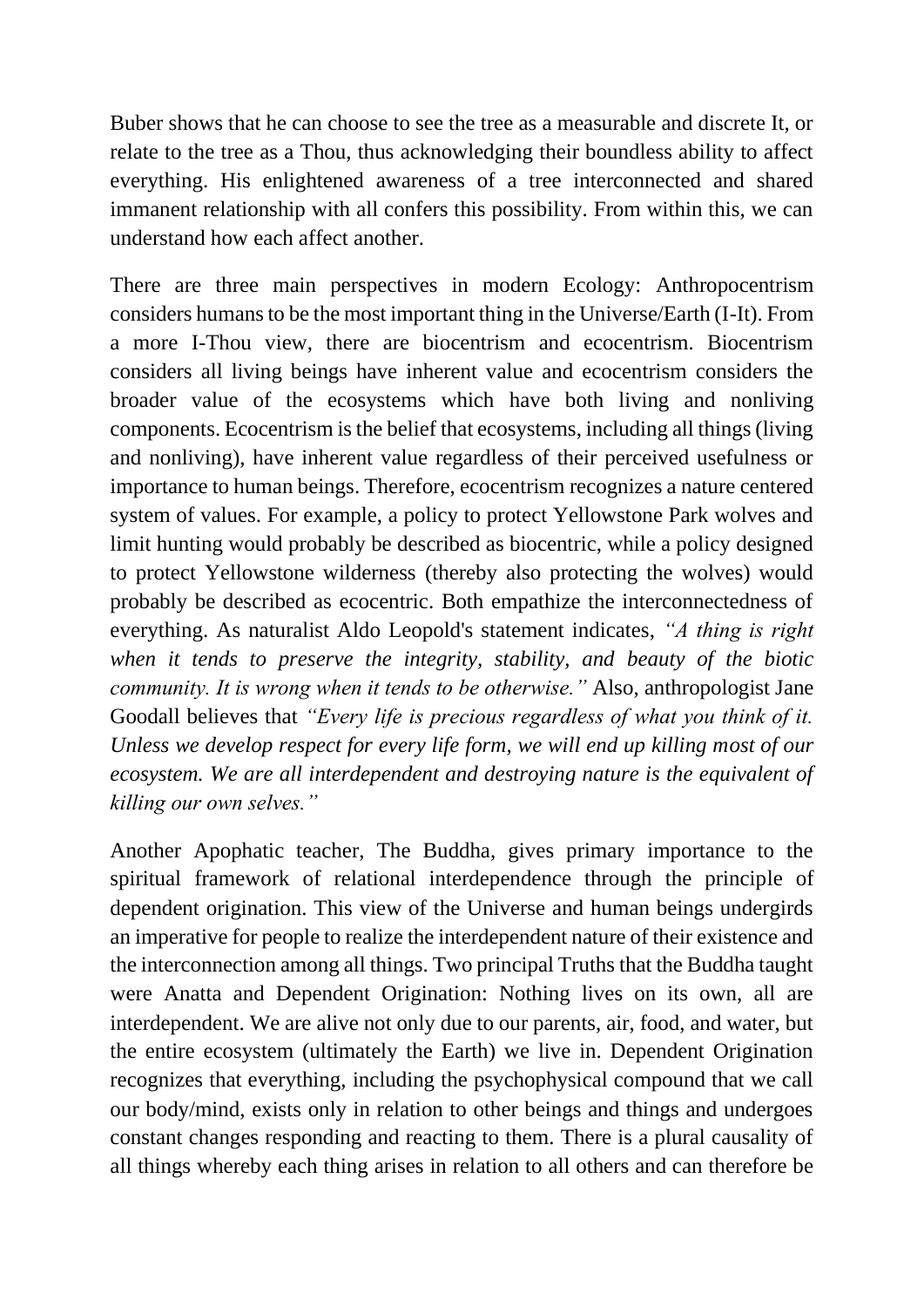said to be influenced by all others. There are vast numbers of influences that affect us constantly- some help us thrive, others not. We cannot remain the same for two moments. We are like a flame. Whatever is subject to origination is also subject to cessation. Every form has the cycle of existence- to begin, age, to become disordered, and eventually cease to exist. That which carries on after death are our life elements and trends. There is nothing that can be called a permanent 'I'. The identities of 'I,' 'me' and 'mine' are illusions that we construct with our minds.

When we comprehend Life and these principles, one develops a strong sense of responsibility for our own behaviors, as well as appreciation, empathy and compassion for others. It is from this realization of the true interbeing nature of existence that non-harming, compassionate, and altruistic action best arises. The reciprocation of one's being with another is the birthplace of care and compassion.

Within the I-It there is separation and alienation, while in I-Thou we find relation, edification, and transcendence. Thus, our ability to love and show affection stems from our capacity to Awaken. It is this facet of dependent origination that also our treatment of the environment or Gaia is created upon how we view ourselves within it. To willfully assume a relation of care, one's views must be attuned. The Buddha attributes all our harming behaviors and suffering is caused by human ignorance (avijja), that is, we do not see the world as it is and nor properly our place within that existence. We are ignorant to the cosmic reality that everything in the world is interrelated, interdependent, and impermanent. By not discovering this worldview, we think we are separate from others as an isolated and independent entity. This ignorance is what the Buddha identifies as the very root cause of violence, conflict, alienation, environmental destruction, and war, which prevents sentient beings from living a thriving and peaceful life.

If we comprehend humanity's reciprocal relationship with the earth and the Universe and that our relationship is shaped by our Truth and vision, then our attitudes towards each other and the environment are manifested in our treatment of it. As Buber's account points out so well, a tree can be seen as a simple, inanimate object, valued by our selfish needs, or as a captivating and wondrous being whose experience of life is ultimately interconnected to the Biosphere. Is a forest only a resource to satisfy our needs or is it a vital habitat for all?

**Biocentrism**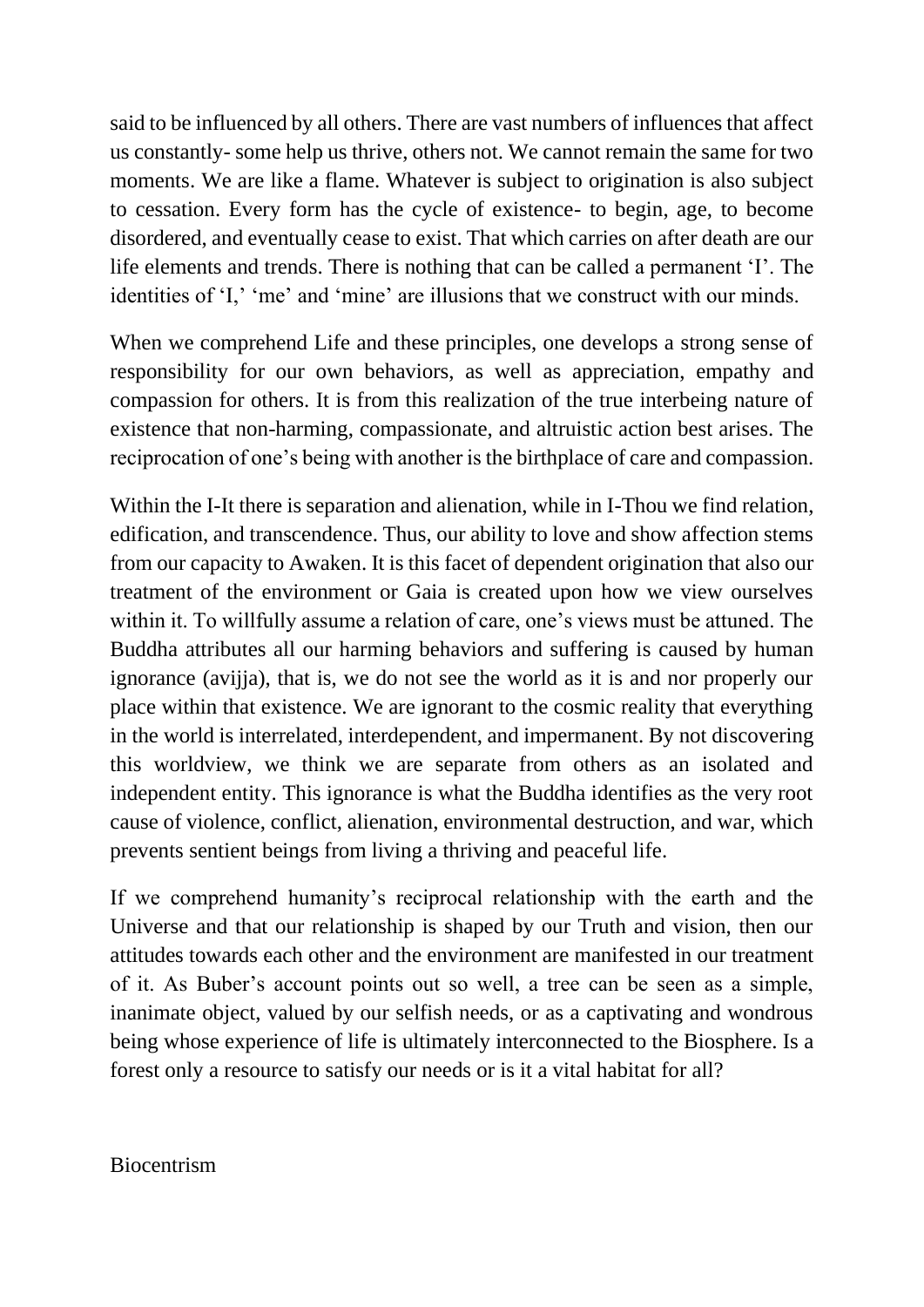We are at the point now to consider the term biocentrism or life-centered (biocentric) approach to ourselves and nature. Biocentrism encompasses all environmental ethics that "extend the status of moral object from not only human beings to all living things in nature." Biocentric ethics, like I-Thou and dependent origination, calls for a radical readjustment of the relationship between humans, nature, and existence. It views that nature does not exist simply to be used or consumed by humans, but that humans are simply one species amongst many, and that since we are part of the ecosystem, any actions which negatively affect the living systems of which we are a part adversely affect us as well.

Biocentrists view life from an I-Thou perspective, observe that all species have inherent value, and that humans are not 'superior' to other species in a moral or ethical sense. The four main pillars of a biocentric outlook are:

- 1. Humans and all other species are members of Earth's community.
- 2. All species are part of a system of interdependence.
- 3. All living organisms pursue their own 'good' in their own ways.
- 4. Human beings are not inherently superior to other living things.

Physician and Noble Prize winner Albert Schweitzer was another 20th-century thinker who understood that Life itself is the decisive factor in determining moral value. Working in very remote areas, Schweitzer experienced the diversity, complexity, and multiplicity of plant and animal life forms rarely possible within industrialized societies. Schweitzer used the phrase 'reverence for life' to convey what he understood to be the most appropriate and accurate attitude toward all living beings. Life itself, in all its mystery and wonderment, commands respect, reverence, and awe.

# To quote Albert Schweitzer,

*"Ethics are complete, profound, and alive only when addressed to all living beings. Only then we are in spiritual connection with the world … Profound love demands a deep conception and out of this develops reverence for the mystery of life. It brings us close to all beings. To the poorest and smallest, as well as all others. We reject the idea that man is 'master of other creatures,' 'lord' above all others. We bow to reality. We recognize that all existence is a mystery, like our own existence. The poor fly which we would like to kill with our hand has come*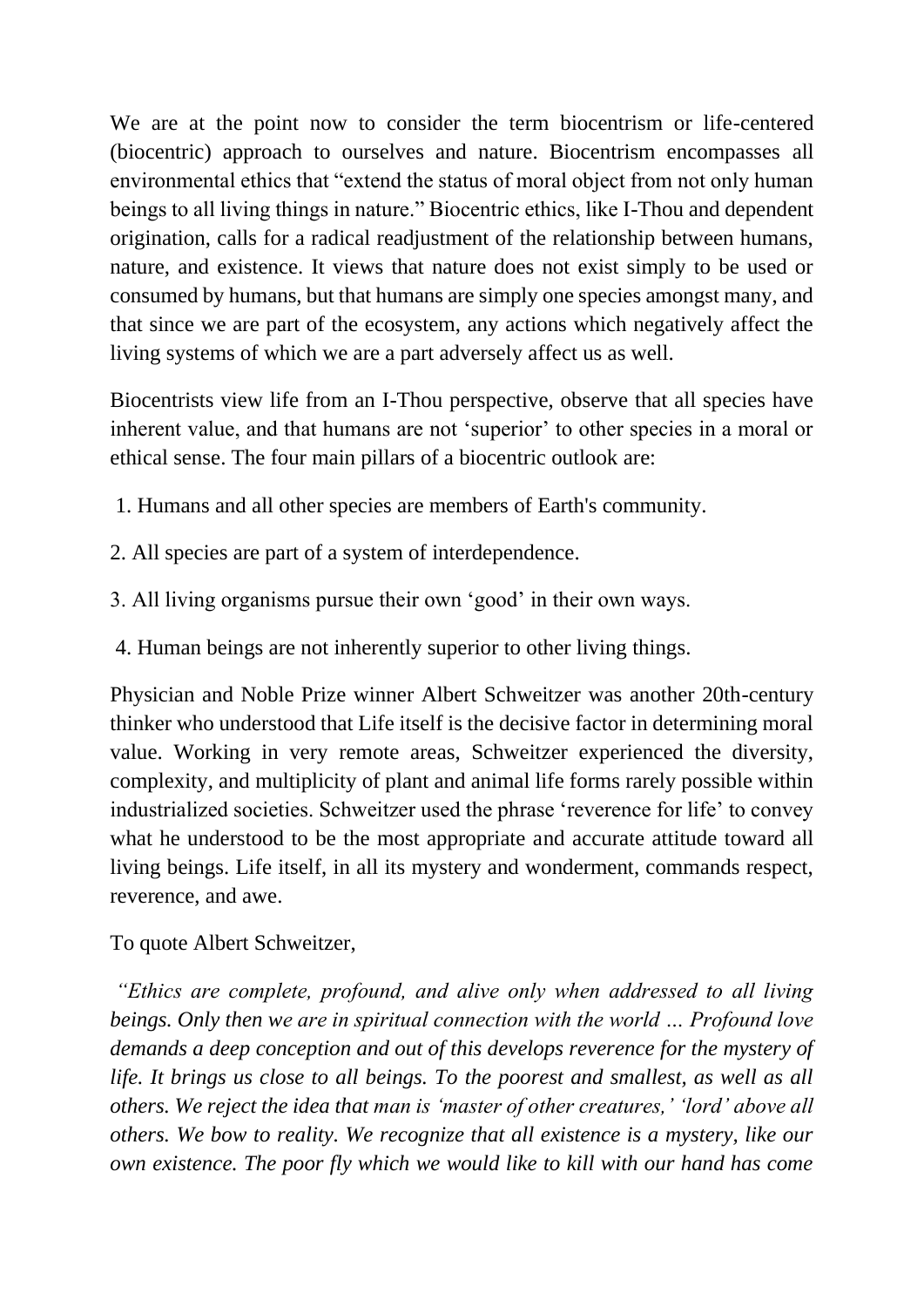*into existence like ourselves. It knows anxiety, it knows hope for happiness, it knows the fear of not existing anymore. Has any man so far been able to create a fly? That is why our neighbor is not only man: my neighbor is a creature like myself, subject to the same joys, the same fears, and the idea of reverence for life gives us something more profound and mightier than the idea of humanism. It includes all living beings"* (The Schweitzer Album, edited by Erica Anderson, 1965, p. 174).

Biocentrism is best understood as an attitude with which to approach life and not a codified dogma. By approaching each living being with reverence and humility human life becomes more meaningful. Also, biocentric morality and ethics develops virtues and behaviors with which humans interact with empathy and affinity with other living beings. The Buddha also tells us that the key to a compassionate ethic of Life is when we see the inter-being in existence, the infinite interconnectedness of all life.

The Buddha taught*, "One is not called noble who harms living beings. By not harming living beings one is called noble."* Or *"All tremble at violence; all fear death. Putting oneself in the place of another, one should not harm nor cause another to be harmed."* We understand that our desire to thrive is the same for all other sentient beings, thereby, recognizing that all beings tremble at violence, that all wish to live, to thrive and do not want to be harmed. It is this affinity with all who share the gift of life that one naturally empathizes and recognizes themself in the place of all sentient beings. Recognizing this, one will feel connected to all, friendly, kind with others and attempt to enhance their ability to thrive.

Most importantly, from an ecological Biocentric point of view one comprehends how the biosphere is interconnected and supports all life forms. Contrary to the egocentric assumption that humanity is at the apex of the eco pyramid, and its interests supersede that of other creatures, biocentrism denies human superiority and claims that all living things have inherent value. Biocentrism proposes that the highest moral standing is life itself, and all living beings deserve moral and ethical consideration. Inherent in this reciprocal dynamic of interrelatedness, there is an emphasis on humanity's Right relation with itself and the natural world.

Or as Buddhist Lama Anagarika Govinda expressed in his book The Way Of The White Clouds (2006)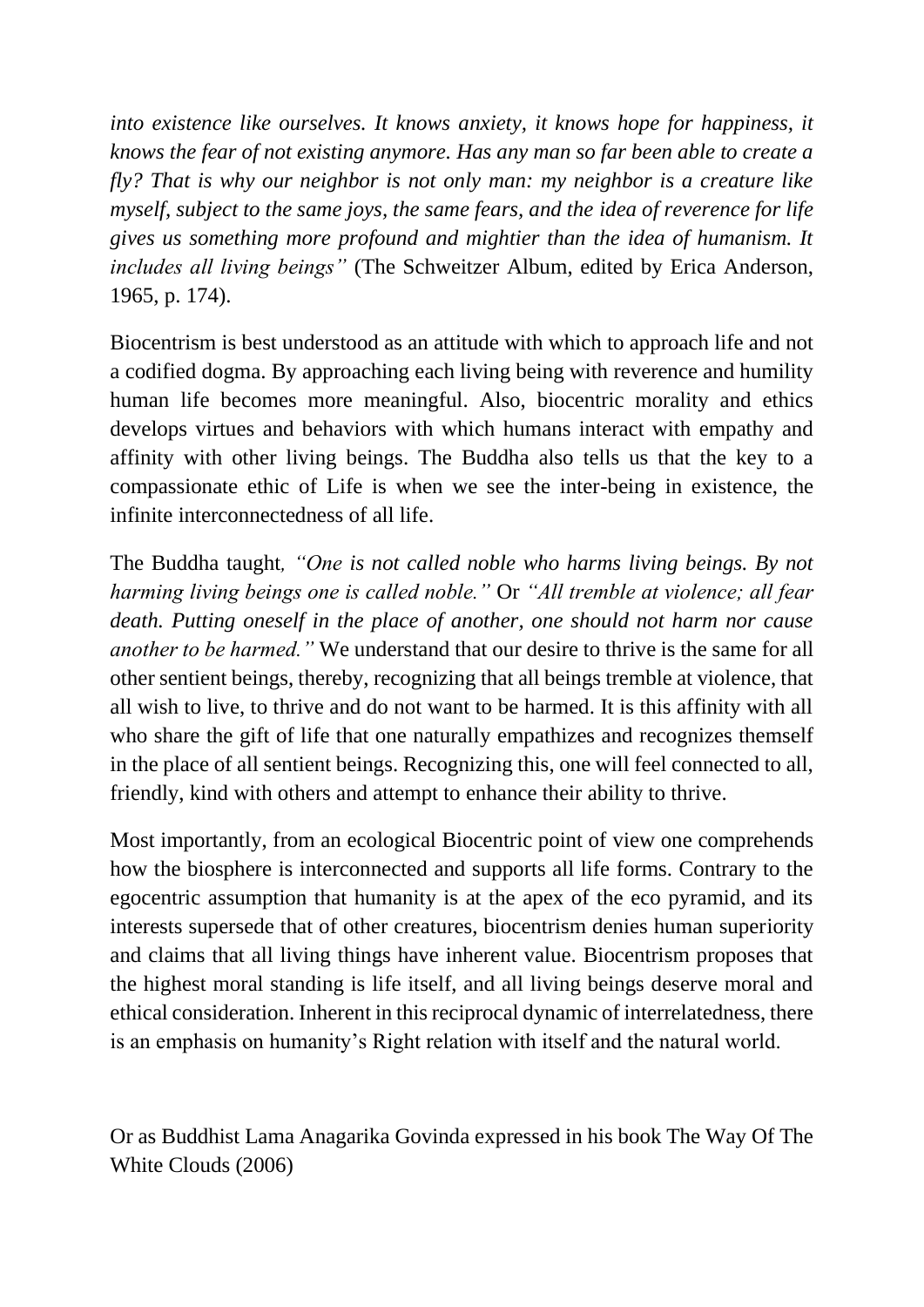*"He who wants to follow the Path of the Buddha must give up all thoughts of 'I' and 'mine'. But this giving up does not make us poorer; it actually makes us richer, because what we renounce and destroy are the walls that keep us imprisoned; and what we gain is that supreme freedom, which is not to be understood simply as a merging into the whole or a feeling of identity with others, but as the experience of an infinite relationship, according to which every individual is essentially connected with all that exists, thus embracing all living beings in his own mind, taking part in their deepest experience, and sharing their sorrow and joy."*

Because of our ignorance of embeddedness in the I-It perspective and not Awakening to the non-dual nature of existence, humans are ignorant to the cosmic reality that everything in the world is interrelated, interdependent. Their inability to properly view the world as it is, has distorted their discernment of its inherent value. For much of humanity, instead of harmonizing their mindsets and hence lifestyles with an equitable and just nature, their ignorance creates suffering through the egotistical gratification of greed, anger and alienation.

As Buber explains,

"*to step into pure relation is not to disregard everything but to see everything in the 'Thou', not to renounce the world but to establish it on its true basis."* Thus, we lift the veil of ignorance and the illusion of separateness and alienation and, instead, we come to see the world as it truly is and hence act empathically and wisely.

# A similar view was proposed by A. Einstein

*"…A human being is a part of the whole, called by us the Universe, a part limited in time and space. He experiences himself, his thoughts and feelings as something separated from the rest- a kind of optical delusion of his consciousness. This delusion is a kind of prison for us, restricting us to our personal desires and to affection for a few persons nearest to us. Our task must be to free ourselves from this prison by widening our circles of compassion to embrace all living creatures and the whole of nature in its beauty. Nobody is able to achieve this completely, but the striving for such achievement is in itself a part of the liberation and of a foundation for inner security."* (N.Y. Post, November 28, 1972)

To exist well, humankind must shift from the predominant dogma of dualism which creates most of our problems, to a non-dualism which is not only different but also True. Non dualism is a radically different way of understanding and